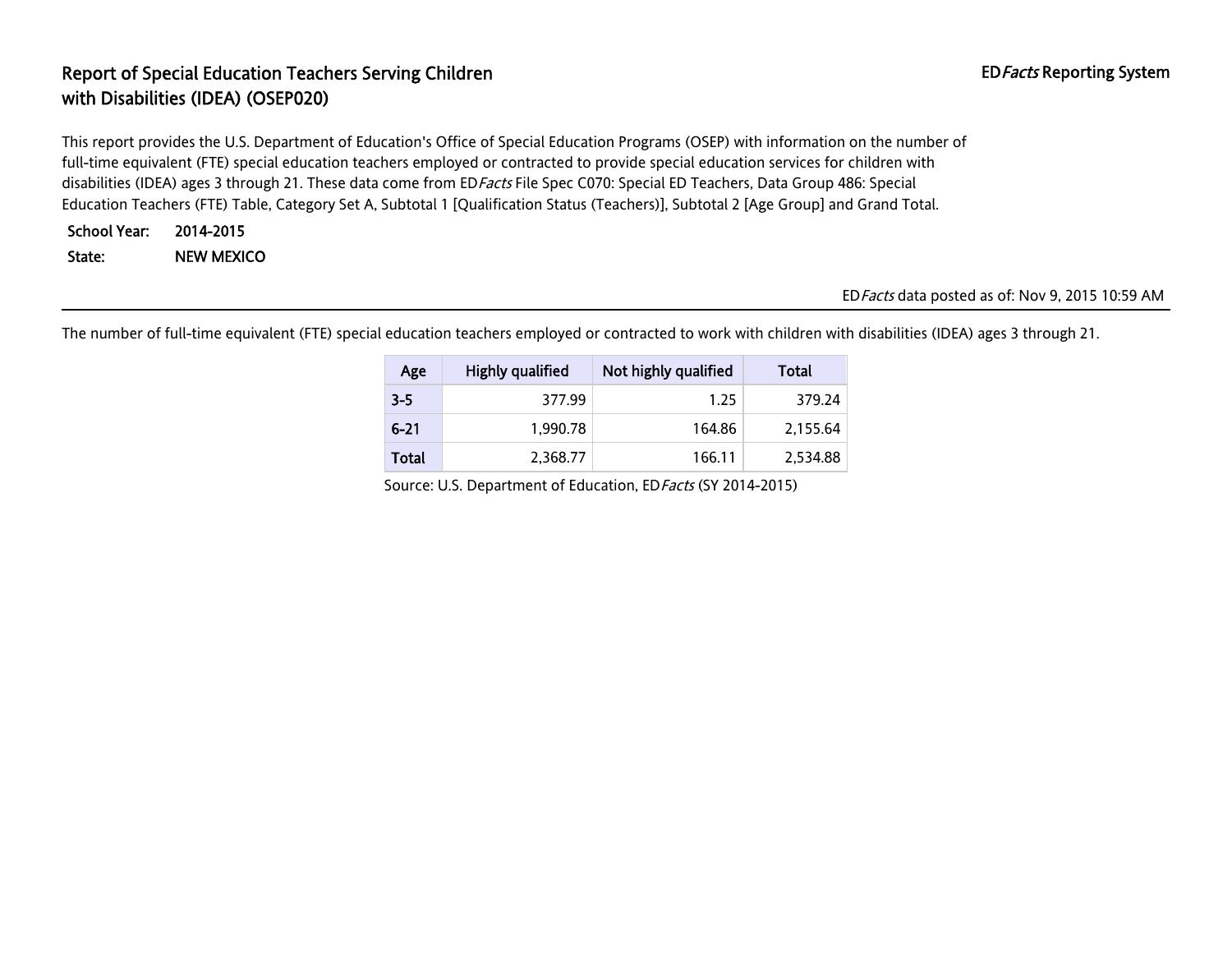# Report of Related Services Personnel Serving Children EDFacts Reporting System with Disabilities (IDEA) Ages 3-21 (OSEP022)

This report provides the U.S. Department of Education's Office of Special Education Programs (OSEP) with information on the number of full-time equivalent (FTE) related services personnel employed or contracted to provide related services for children with disabilities (IDEA) ages 3 through 21. These data come from ED Facts File Spec C099: Special ED Personnel. Data Group 609, Category Set A: Special Education Personnel (FTE) Table and Subtotal 1 [Staff (FTE) by Staff Category (Special Education Related Service)].

| <b>School Year:</b> | 2014-2015         |
|---------------------|-------------------|
| State:              | <b>NEW MEXICO</b> |

#### EDFacts data posted as of: Nov 9, 2015 10:57 AM

Related Services Personnel **Fully certified** Not fully certified Total Audiologists 25.19 0.00 25.19 Speech-language pathologists 683.99 (1992) 1996 (1998) 1997 (1998) 1998 (1998) 1998 (1998) 1998 (1998) 1998 (1998) 1998 (1998) 1999 (1998) 1999 (1998) 1999 (1998) 1999 (1998) 1999 (1998) 1999 (1998) 1999 (1998) 1999 (1998)  $\blacksquare$ Interpreters  $6.00$  54.02  $\blacksquare$ Psychologists 392.00 2.53 394.53 Occupational therapists 279.17 279.17 279.17 279.17 279.17 279.17 279.17 279.17 279.17 **Physical therapists** 112.92 Physical education teachers and recreation and therapeutic recreation specialists 20.08 20.08 20.08 0.00 20.08  $\bf 381.54$   $\bf 8.45$   $\bf 389.99$ Medical/nursing service staff and the state of the state of the state of the state of the state of the state of the state of the state of the state of the state of the state of the state of the state of the state of the st Counselors and rehabilitation counselors 41.53 0.27 41.80 Orientation and mobility specialists and the contract of the contract of the contract of the contract of the contract of the contract of the contract of the contract of the contract of the contract of the contract of the c

The number of full-time equivalent (FTE) related services personnel employed or contracted to work with children with disabilities (IDEA) ages 3 through 21.

Source: U.S. Department of Education, ED Facts (SY 2014-2015)